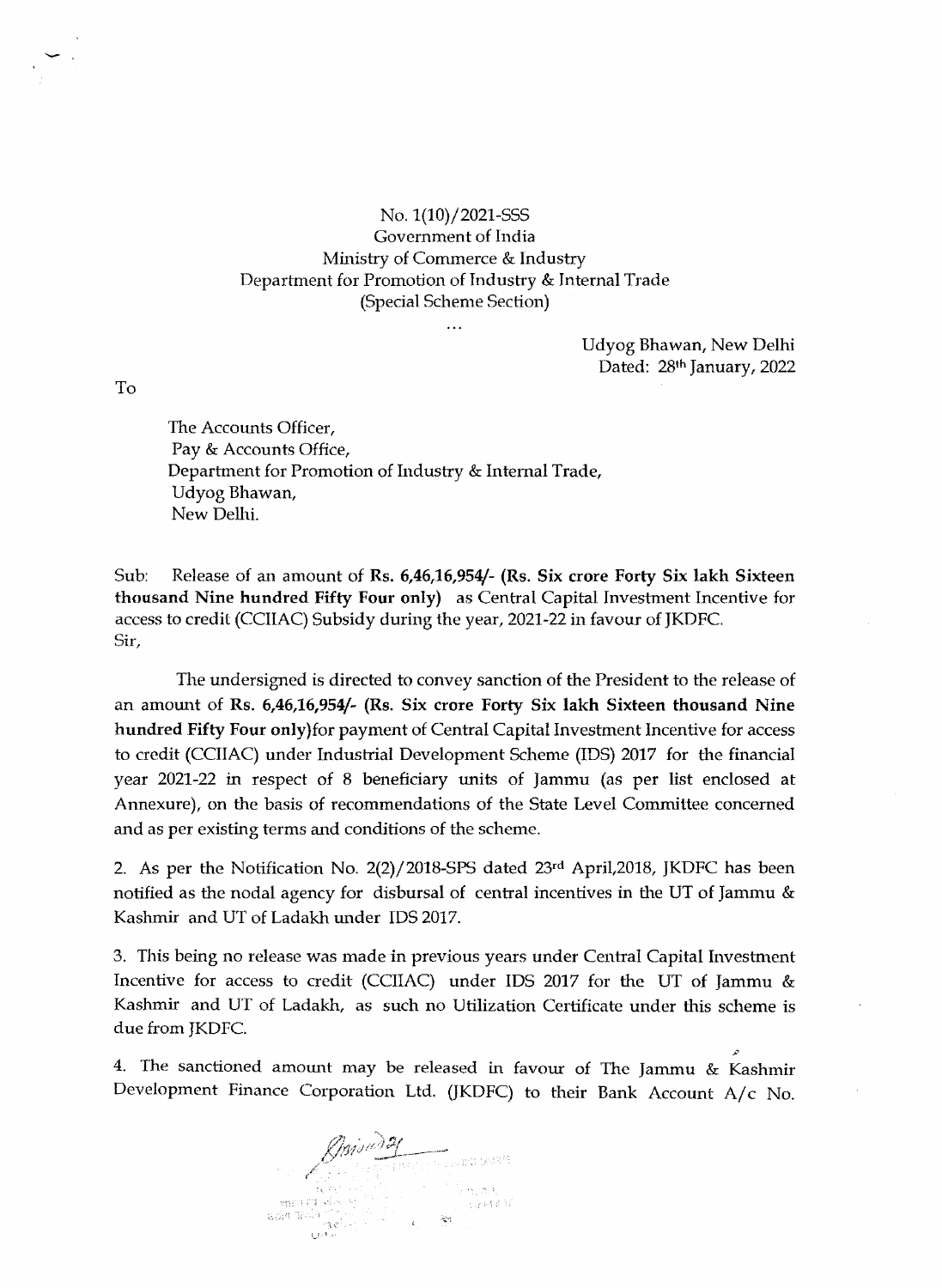33121405575, State Bank of India, Branch Railway Station, Jammu RTGS/MICR No.180002006 IFSC Code SBIN0006894.

5. 'Ihe due date for submission of UC in respect of this release is within twelve months of the closure of the financial year.

6. The release under this object would be **Rs. 33,93,32,051/-** including present release during the current financial year as against the available budget provision of Rs. 70.00 crore for the financial year 2021-22 and allocation of fund under MEP for the month of January, 2022.

7. The expenditure is debit to the following Head of Account-

| 2885-      | Other Outlay on Industries & Minerals (Major Head)                                             |  |  |  |
|------------|------------------------------------------------------------------------------------------------|--|--|--|
| $02 -$     | Development of Backward Areas (Sub Major Head)                                                 |  |  |  |
| $02.101 -$ | Subsidies (Minor Head)                                                                         |  |  |  |
| $17.01 -$  | Industrial Development Scheme for the States of Himachal Pradesh<br>(HP) and Uttarakhand, 2017 |  |  |  |
| 17.01.33   | <b>Subsidies</b>                                                                               |  |  |  |

Under Demand No.11 for the year, 2021-22.

8. Release of the above mentioned amount to HPSIDC is subject to the following terms and conditions:

- i. JKDFC will maintain a separate account of the funds released by this Department towards "Central Capital Investment Incentive for access to credit (CCIIAC) under Industrial Development Scheme (IDS) 2017" for disbursal of subsidy to the beneficiary units as per details enclosed.
- ii. JKDFC shall verify each  $&$  every claim before disbursement and shall disburse the incentive to the eligible units immediately on receipt funds from DPIIT.
- iii. The disbursal made by JKDFC from the Grant shall be open to inspection and audit by the sanctioning authority.
- iv. After disbursement of incentive for the purpose for which it has been sanctioned, JKDFC, shall submit to the Department for Promotion of Industry & Internal Trade, New Delhi the Utilization certificate within twelve months of the closure of the financial year as per GFR and no further funds will be released unless the entire amount previously released js fully utilized and utilization certificates are furnished. The Utilization Certificate will be signed by the General Manager, JKDFC.
- v. A quarterly statement of the subsidies disbursed indicating also the names of the beneficiaries, the amount of subsidy released to each unit, the date of their

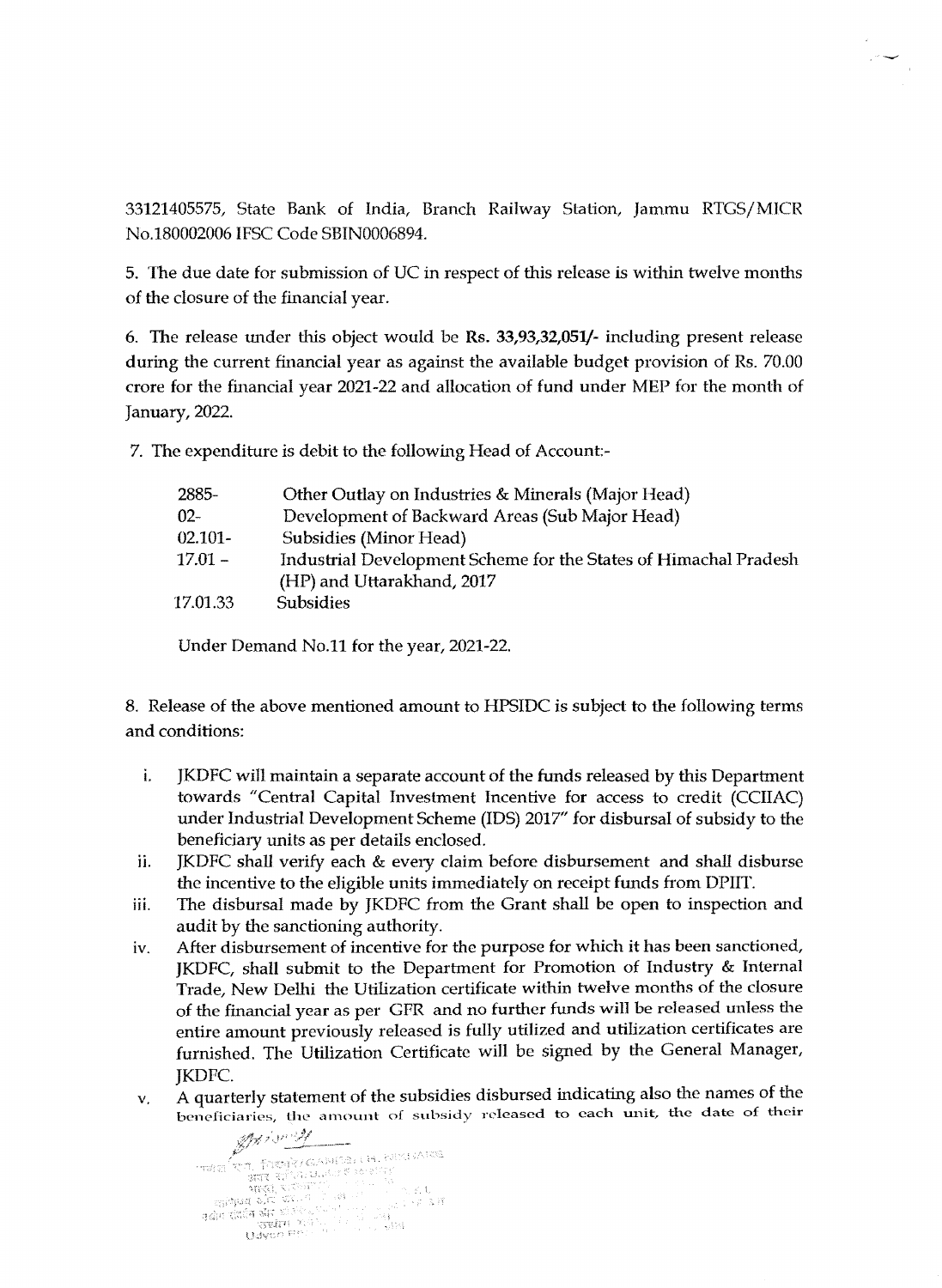application, the date of approval of the SLC, the date of disbursal of subsidy etc, shall be furnished by JKDFC to this Department by the  $10<sup>th</sup>$  day of the month following the end of each quarter.

- vi. JKDFC would devise a suitable mechanism to ensure adequate transparency and fairness in the disbursal of subsidy. JKDFC sha11 furnish an undertaking that they have been following the provision of Rule-4 {I)(a) and (b) of RTI Act, 2005.
- vii. JKDFC would furnish a performance-cum-achievement report at the end of each financial year highlighting the number of units set up in the UT, investment made and the employment generated etc., and the quantitative vis-a-vis qualitative outcome achieved out of Central Capital Investment Incentive for access to credit (CCIIAC) under IDS 2017 Scheme including suggestions/policy reform initiatives for further refinement of the Scheme.
- viii. JKDFC to ensure that amount is released to individual unit(s) only after verifying that these units have not been paid earlier.
- ix. JKDFC to ensure that payment to beneficiaries units should be made through PFMS directly to their account.
- 9. The undersigned acts as DDO for purpose of this sanction.

10. This issues with the concurrence of IFW /Finance-II, Department for Promotion of Industry & Internal Trade vide their Dy. No. 55289 Dated 27.01.2022.

Yours faithfully,

 $S$ misvirze

(Ganesh H. Nikhare) Under Secretary to the Govt, of India  $\frac{1}{\sin^2\theta} \frac{\sin^2\theta}{\sin^2\theta} \cdot \frac{1}{\sin^2\theta} \cdot \frac{1}{\sin^2\theta} \cdot \frac{1}{\sin^2\theta}$ Have them we had the thing the set of the set of the set of the set of the set of the set of the set of the set of the set of the set of the set of the set of the set of the set of the set of the set of the set of the set

Copy to:-

- l. The Principal Director of Audit, Economic and Services Ministries, AG.CR. Building, Indraprastha Estate, New Delhi.
- 2. Director of Industries, Directorate of Industries, Govt. of Jammu & Kashmir
- 3. Finance-II Section, Integrated Finance Wing, Department for Promotion of Industry & Internal Trade.
- 4. CCA, DIPP-with the request to audit 10% cases after disbursement by JKDFC.
- 5. The Managing Director, JKDFC
- 6. Budget & Accounts Section.
- 7. Guard File.

 $\mathbb{Z}_f$  $\frac{1}{2 \sinh 2 \pi}$ 

(Ganesh H. Nikhare) Under Secretary to the Govt. of India